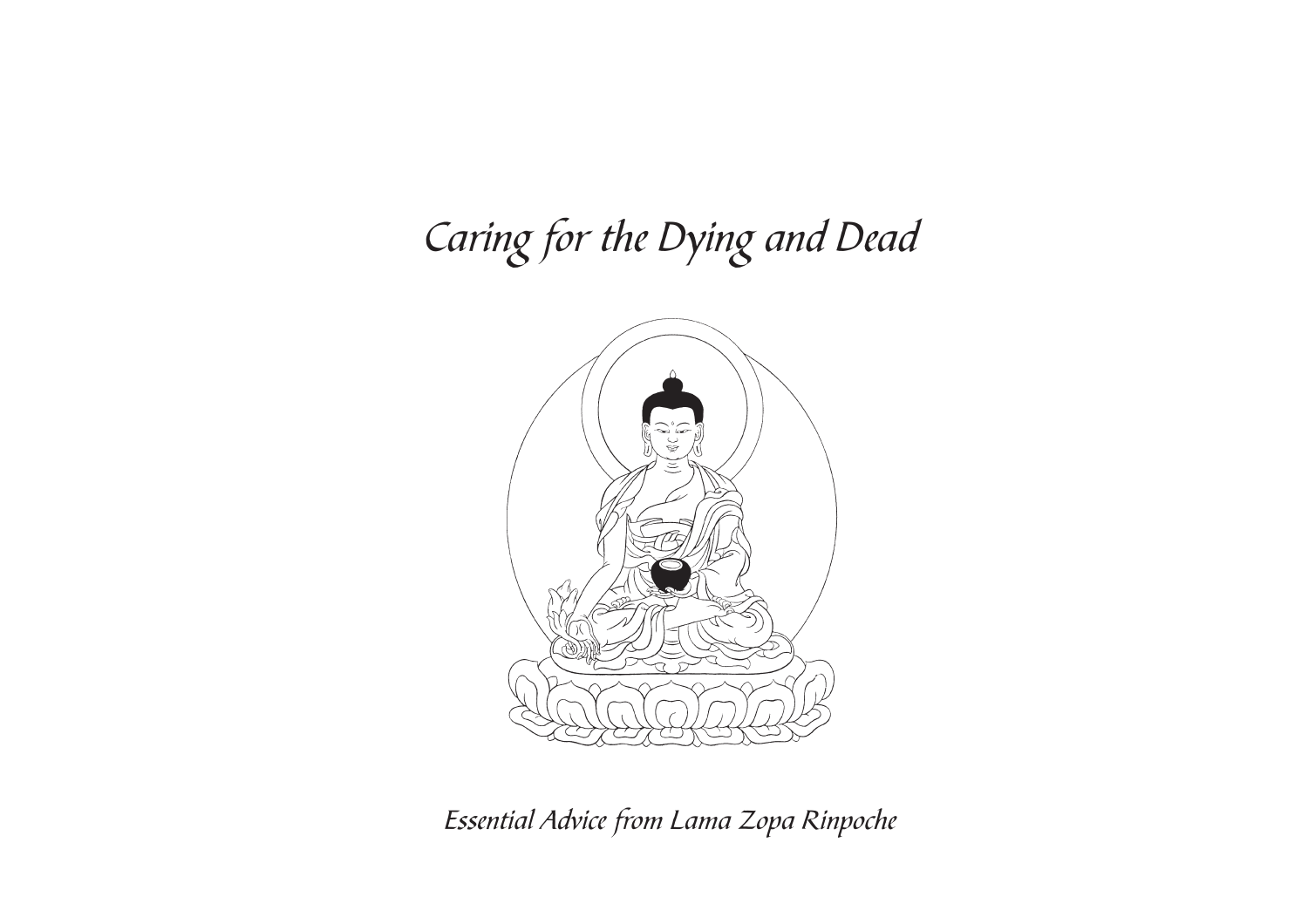# Caring for the Dying and the Dead

During an illness the main thing is to take care of the dying person's mind. Many others can take care of the body, but we can take care of the mind.

The most worthwhile thing to do is to inspire the person to think of others with loving kindness and compassion, to wish others to be happy and free from suffering. If a person dies with the thought of benefiting others, their mind is naturally happy and this makes their death meaningful.

You can teach the person taking-and-giving (tonglen) meditation or loving kindness meditation, according to the capacity of his or her mind. If the person has a more compassionate nature, a "brave mind," they will be able to do tonglen, taking others' suffering and giving out happiness. If the person can do tonglen, that is the best way to die, as it means dying with bodhichitta. His Holiness the Dalai Lama calls this a self-supporting death. For those who don't think others are more important than themselves, wishing others happiness and to be free of suffering is more difficult.

It is very important to know a person's mind. You can teach according to their capacity: check at the time, use your own wisdom, and judge how profound a method to present to them. It would be best if you could give the dying person some idea of the death process according to tantra: the evolution of the dissolution of the elements, the senses, the consciousness, all the way to the subtle consciousness.

For a person who has lost their capacity to understand because of coma, dementia, and so forth, there is not much possibility for them to understand. We should aim to help them get at least a precious human

Make the place as beautiful as possible; a calm, peaceful, serene, holy environment is so important. There should be beautiful views, beautiful art, flowers, images of deities and holy beings. The point is to make a positive imprint on the person's mind. The person's mind is elevated and they are not afraid of dying.

– Lama Zopa Rinpoche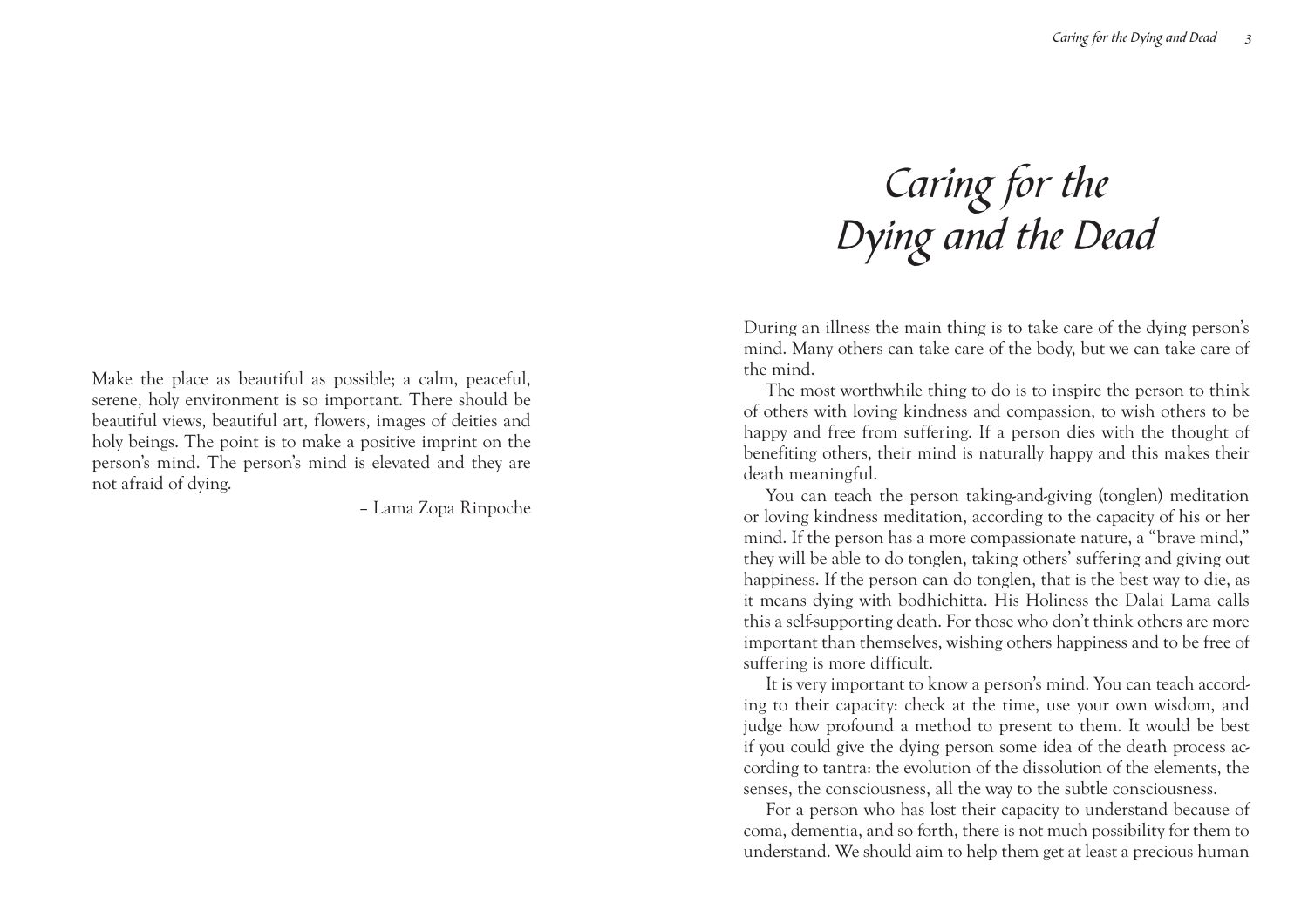#### 4 Caring for the Dying and Dead 5 Security 2 and Dead 5 Security 2 and Dead 5 Security 2 and Dead 5 Security 2 and Dead 5 Security 2 and Dead 5 Security 2 and Dead 5 Security 2 and Dead 5 Security 2 and Dead 5 Security 2 a

rebirth. This should be our aim, not that the person must necessarily believe in karma, for example, but that they die with a positive, happy mind, with loving kindness and compassion; this is our precious gift. Our main aim in taking care of the physical body is so that we can take care of the mind, to transform their mind to the positive so that at least the person can die without anger, desire, and so forth.

You should learn various methods to benefit and calm down the mind, and to benefit now and in the future. You should get an idea of what level of method to offer.

If, for example, one visualizes Buddha or watches the conventional nature of mind – its clarity – other thoughts such as anger and attachment do not arise. If one is able to do this at the time of death, according to the person's mind, you can talk about the "fully enlightened being" rather than the Sanskrit "Buddha." You can talk about God if that is more skillful: a compassionate God or a loving God, or Omniscient One. Explain to the person that the nature of their mind, their heart, is completely pure; that the fully enlightened one, God, is compassionate to everyone, including them. Help them to think that their loving heart is oneness with God, that the kingdom of God is within. This frees people from guilt and anger, from their negative thoughts.

Mantra, for example, helps a person to eventually attain a higher rebirth after their positive karma is used up. Even if a person doesn't want to hear mantra, still it leaves a positive imprint on the min. Then sooner or later that person will meet the path and have the ability to practice the teachings, to clear obscurations and attain enlightenment. Even if someone gets angry hearing mantras and dies with an angry mind, it is still better than not hearing any mantras at all and staying peaceful. In this way, step-by-step, a person's karma will bring them to the Mahayana path and to enlightenment. Someone on the Mahayana path will attain enlightenment, while an arhat gets stuck, even if the arhat starts off with the higher rebirth.

One way of thinking about this issue is to not recite mantras to a dying person if it causes the person's mind to be unhappy, to generate anger, and to be disturbed at the time of death, so that he or she will not be reborn in the lower realms. However, by leaving imprints on the person's mind, Buddha's mantras offer the benefit that the person will not be reborn in the lower realms.

Even if a person becomes angry from hearing mantras, still, in the long run, they receive benefit, because the mantras leave imprints on

the mind and bring them to enlightenment. This comes just through the power of hearing the Buddha's mantras. Otherwise, although the person who is dying may have a happy mind, if you don't recite mantras, you have done nothing to cause the person to achieve enlightenment, or to save him or her from the lower realms. Even though the dying person's mind may be positive, if there is desire in the mind — for example, fear of separation from family and friends — then the person won't have a peaceful mind when dying.

A person needs a positive mind in order to have a good rebirth. A positive mind means having non-anger, non-attachment, and so forth. Only then will the result be a good rebirth. Even if a person dies with anger, Buddha's powerful words — mantras, sutras, and especially the tantric method of jangwa — can change their rebirth, because of their power.

You may think that to have a good rebirth, the person has to have a positive mind when dying. But the goal, what you are wishing for, is for the person to achieve enlightenment. This comes from leaving imprints on the person's mind from the power of Buddha's mantras, and so on. Even if they are temporarily reborn in the lower realms because they were annoyed by the mantras, nevertheless, because of the imprints left on the mind, they will later achieve enlightenment and liberation from samsara.

There is a story about Wusun, who was about to give teachings to 500 monks. They all would have achieved arhatship upon hearing them, but Manjushri arrived before Wusun, and gave them Mahayana teachings first. The 500 monks developed heretical thoughts toward the Dharma, and were reborn in the lower realms. Wusun went to the Buddha, and said that because Manjushri gave them Mahayana teachings, the 500 monks were reborn in the lower realms. The Buddha answered that this was very good, and that this was an example of Manjushri's skillful means. If the 500 monks had just heard teachings on the lesser path from Wusan and achieved arhatship, they would still be there now in the state of arhatship, but because of Manjushri's skillful means, they generated heretical thoughts and took rebirth in the lower realms for a shorter time, and then they achieved enlightenment.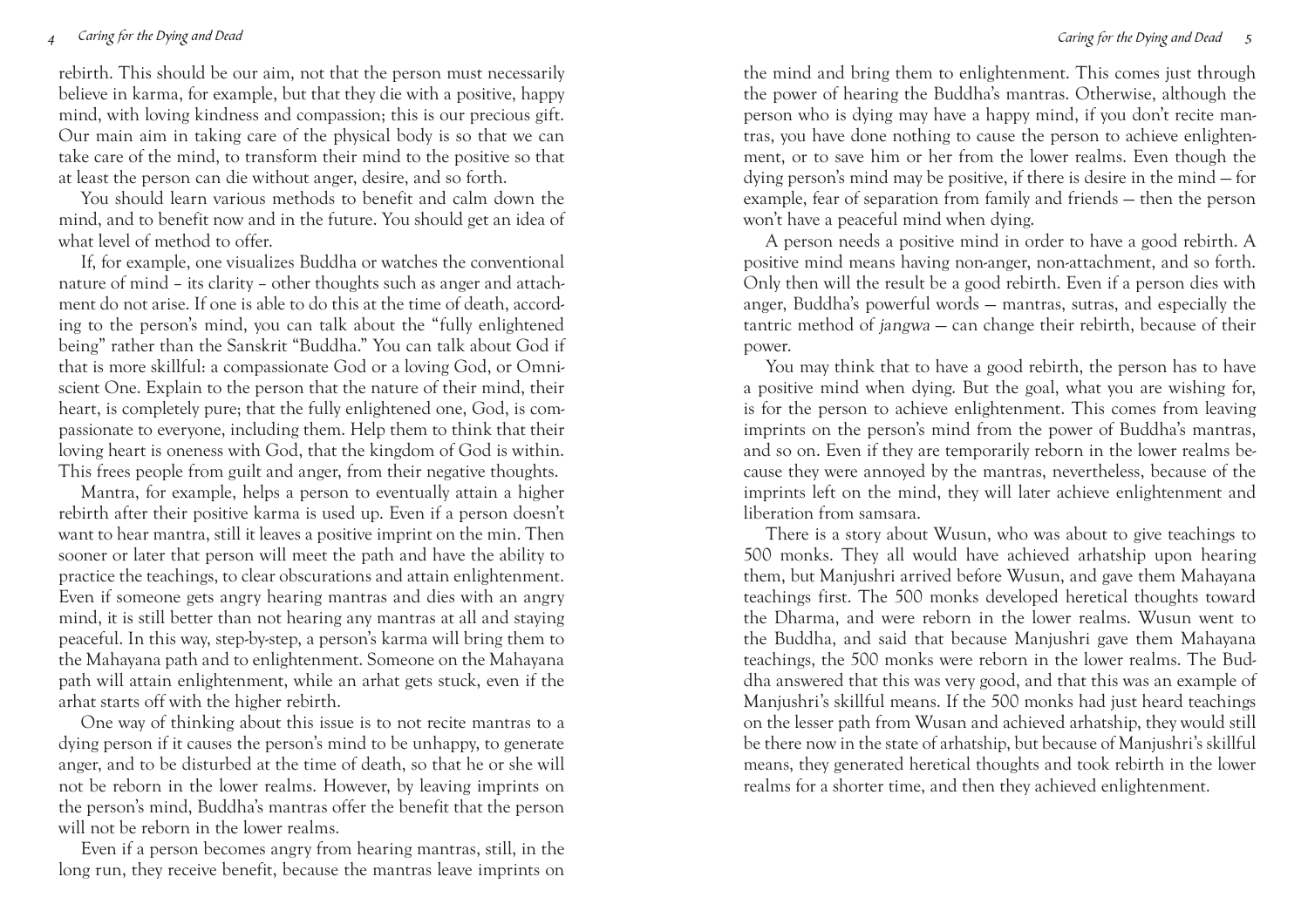### Creating a Conducive Environment for Dying

Make the place as beautiful as possible; a calm, peaceful, serene, holy environment is so important. There should be beautiful views, beautiful art, flowers, images of deities and holy beings. Flowers give a very special spiritual feeling. The point is to make a positive imprint on the person's mind. Because of being there, the person's mind is elevated, and they are not afraid of dying.

The advice you give the person depends on what you have been doing yourself – the lam-rim, thought transformation – what you have been practicing in daily life, beyond mere sitting meditation. In general, the Mahayana has much to offer to the dying, or to anyone with problems. Highest yoga tantra is the only system that offers a real explanation of death. The precise instructions only exist in highest yoga tantra, not in other traditions. Other traditions give only general instructions; they do not provide explanations in terms of the subtle consciousness, winds, chakras, etc.

If one becomes accomplished at phowa and receives the signs of accomplishment, then this can be the best public service – liberating others and helping them at the time of death.

It is okay to ask lamas to do phowa; one can ask any Tibetan lama who is a good practitioner. The lama can do phowa wherever they are, from a distance. You will need to inform the lama which direction the head is facing.

### When the Person is Dying

If you have studied the death process, you will be able to recognize the stages through which a person's consciousness is passing, what elements are absorbing, and so forth, when the person is actually dying. It is better if the family members don't cry within hearing distance, as this creates clinging in the mind of the dying person. There are sounds to help the consciousness at the time of death, sounds that benefit, such as mantras and so on. Other than this, it is best to keep quiet and don't make any sounds. You should teach the family how to create this atmosphere.

It is okay to medicate pain in order to help the person to be able to think, but medicating for mental anguish is not advisable. Sedation of this sort before death prevents the person from exhausting negative karma. Anguish becomes fruitful if the person can experience it and

finish the bad karma. It is hard to tell the difference. Often families want the patient medicated, but it is more for their own comfort than the patient's.

At death, invite the Sangha to chant mantras nicely, in an uplifting way. When they chant like this, the person feels that nothing is more important than Amitabha Buddha. They feel protected, supported, and guided.

Chanting the names of the Thirty-five Confession Buddhas is extremely powerful; people can come to the room and chant together. Also, it is good to chant the very powerful mantras of the five deities normally used in jangwa puja that liberate both those dying and those already dead. These mantras also purify living beings and liberate those in the lower realms. The text Giving Breath to the Wretched has powerful mantras and is also good to recite.

Place a stupa on the person's chest or let them hold it. Each time the stupa touches them, it purifies negative karma. Even if the consciousness has already left the body, there is still benefit in touching the body with the stupa. This is also good to do with babies or with people who don't understand. If the person is a non-Buddhist, say that the stupa is for peace or healing or purification. The person can visualize light rays coming from the stupa.

It is also good to have a few stupas on hand for healing or to dispel spirit harm. Also, a sheet of paper with the ten great mantras written can be put on the dying person's body (at the heart) while reciting a dedication prayer.

#### When the Breath has Stopped

The very first thing to do after the breath has stopped is Medicine Buddha practice. As a group or individually (and for animals as well), chant the names of the Medicine Buddhas and the mantra. Medicine Buddha made a promise that if anyone chants his name and mantra, all their prayers and wishes will succeed. The power of prayer has been accomplished by Medicine Buddha, so this practice is very powerful to make your prayers succeed. From among the ten powers, one is the power of prayer; pray as if you are the Medicine Buddha's agent, on behalf of the being who has died.

Then you can do Amitabha phowa, transference of consciousness to a pure land, followed by other practices.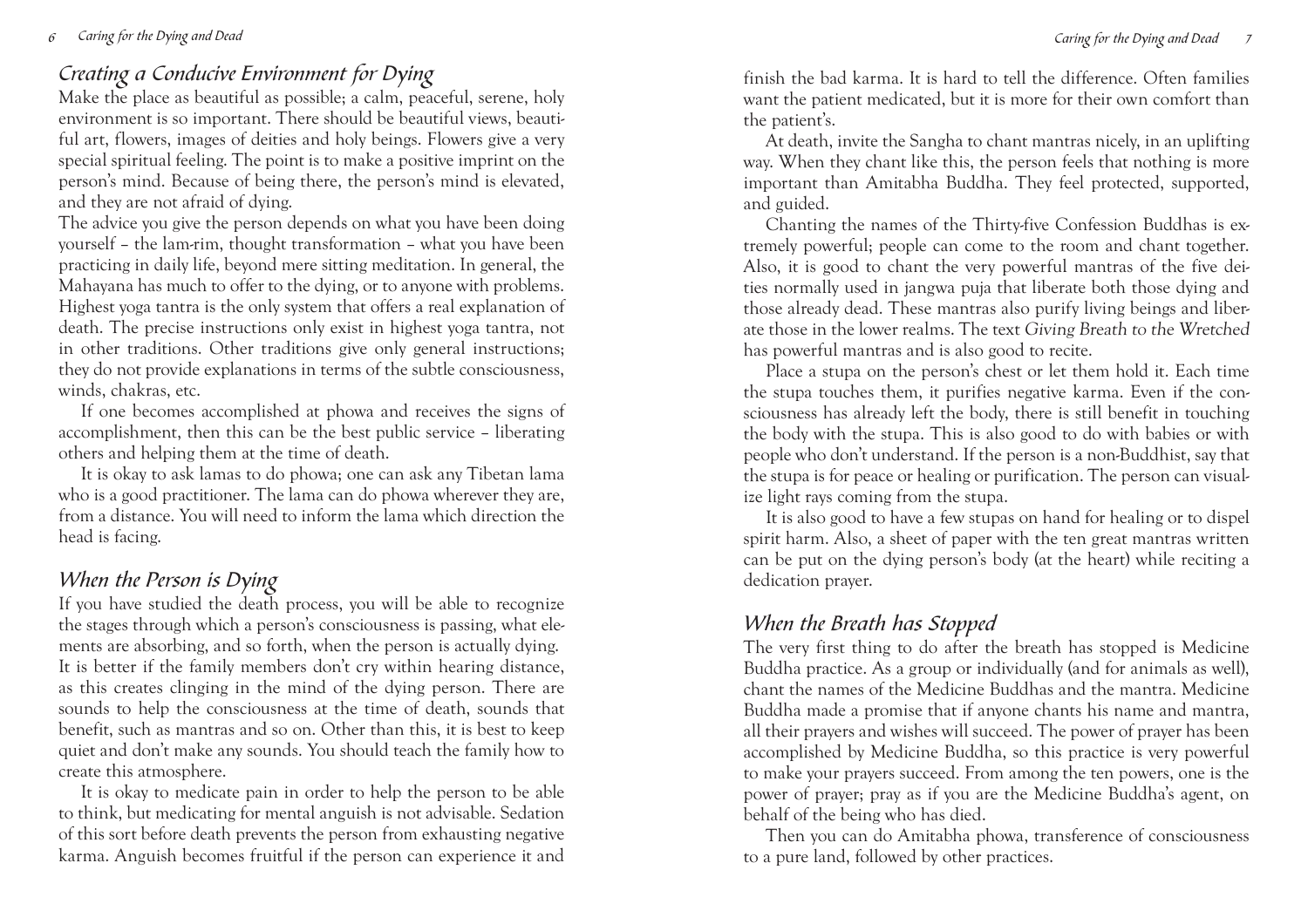#### 8 Saving for the Dying and Dead **9** Essential Activities 9

Recite Sang Chö, The Prayer of Good Deeds, commonly known as The King of Prayers. At funerals, it is also good for everyone attending to read this prayer together.

You can recite the Namgyälma mantra twenty-one times, then blow on water, sesame seeds, perfume, or talcum powder, and then sprinkle that over the dead body. The Namgyälma mantra is very powerful for purifying. It is best to recite the long mantra if possible, but the short mantra can also be recited. Also, if this mantra is written on cloth or paper and placed on a mountaintop or roof where the wind can blow it, whoever is touched by the wind receives blessings and their karma is purified. Circumambulating a stupa that contains the mantra purifies all the karma to be reborn in the hot hells.

In Tibet, after the breath stops, you would not touch the body until a lama in the village did phowa; this is important. Look for signs that the consciousness has left the body: the white drop, like pus or water from the nostril, or for a woman, blood and water from the lower part. Then, before moving the body, pull the hair in the center of the crown towards the back, so that the consciousness comes out through there.

#### Essential Activities

# Essential Activities at the Death Time

This is the most essential advice given by Lama Zopa Rinpoche for the time of death. It may not be possible for everyone to do everything on the list due to lack of materials. That is all right and you shouldn't worry; just do what you can.

#### Before Death Essentials

If person is open to listening to mantras, any mantras are good – especially Medicine Buddha and Compassion Buddha. There are a few that are very good, such as the mantras for pain and the sutra for pain (Recitations for Pain, an audio CD, is available from the FPMT Foundation Store website, www.fpmt.org/shop). This is very good for the dying person to listen to, especially if they are in pain.

The mantras Zung of the Exalted Completely Pure Stainless Light and Mantra Taught by Buddha Droden Gyalwa Chhö are extremely beneficial. If you recite these mantras, anyone who hears, sees, or touches you has all their negative karma purified. In addition, whatever you touch becomes a holy object. Therefore, these mantras are very beneficial if recited by the people who are caring for the dying person.

Put holy mantras and images in a place where the dying person can see them. (The FPMT Foundation Store carries a Card for a Dying Person, which was personally designed by Lama Zopa Rinpoche for maximum benefit).

Place a stupa filled with the four dharmakaya relic mantras near the person. At the time of death, this stupa should be placed so it is touching the dying person's head.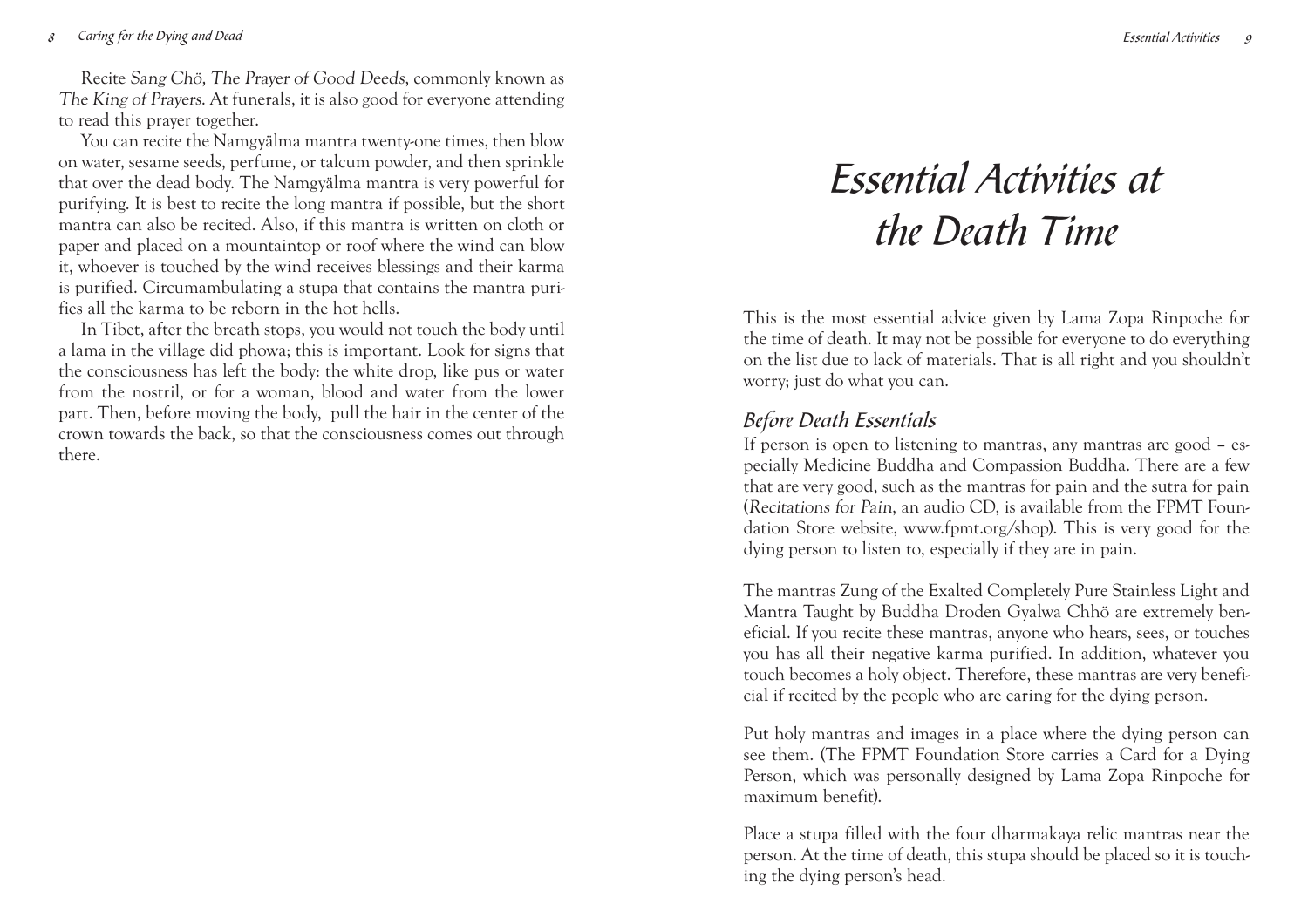#### 10 Caring for the Dying and Dead **11 Caring for the Dying and Dead 11** Essential Activities 11

The main practice to do before, during, and after death is Medicine Buddha. It is best if this practice is done near the dying person, so they can hear it being done, hear the mantra, etc. You may do the Medicine Buddha Puja (available as a reader spread for easy use at www.fpmt. org/teachers/zopa/advice/Default.asp, and as a convenient booklet at www.fpmt.org/shop) or Medicine Buddha Sadhana. The simple practice is to visualize Medicine Buddha above the dying person's head. As you recite the mantra, nectar flows from the Medicine Buddha and purifies the dying person. Then make dedications for the person's future rebirth, that they may meet the Dharma, meet the perfectly qualified Mahayana teacher, practice, and become enlightened as quickly as possible. You may also dedicate that the person takes rebirth in a pure land. It is more important to focus on dedicating for the person's future rebirth rather than this life or the intermediate state. Now is the time to dedicate strongly for this person's future life to be a most precious one.

Others who care about the dying person might want to do something of benefit, and they may also do the Medicine Buddha practice themselves. When people who care about the person do this practice, it is very, very powerful.

Sponsor Medicine Buddha pujas for the dying person at Kopan Monastery or Land of Medicine Buddha, where the puja is done every day (www.medicinebuddha.org).

#### During Death Essentials

When the death time is very close, it is best not to have anyone emotional around the dying person. Especially as the time grows very close, it is important that there is a calm and peaceful environment. No one who is crying or hanging onto the dying person should not be in the room at all. This can not be stressed enough.

It is best if there are mantras playing or someone is reciting Medicine Buddha mantra in the dying person's ear.

When it seems like the person is very close to dying:

Place the mantra sheet face down on the body, so it is touching the

skin (this mantra sheet is available at www.fpmt.org/teachers/zopa/ advice/Default.asp).

Place a stupa so it is touching the dying person's crown.

If you have it, place Kalachakra sand on the dying person's head. (Kalachakra sand is sand from a sand mandala blessed by His Holiness the Dalai Lama). Mix the sand with butter to make it stick, and at the time of death, place it on the dying person's crown. You may also do this after the person passes away, but best is to do it before.

The main practice to do throughout this time is Medicine Buddha Puja.

When the breathing stops, no one should touch the body for as long as possible (best is seventy-two hours, but this often is not possible), even one hour (ideally the mantras and stupa would have already been <sup>p</sup>laced so they are touching his body).

#### After Death Essentials

The first time the body is touched after the person has died, touch the crown. Tug the hair on the crown of the head so that the consciousness leaves from the crown of his head. Do a firm tug.

Recite the traditional eight prayers for the time of death. These can be downloaded from the Foundation for the Preservation of the Mahayana Tradition website: www.fpmt.org/teachers/zopa/advice/Default. asp. They are also available in a convenient booklet format from the Foundation Store website: www.fpmt.org/shop.

After the person passes away, again do Medicine Buddha Puja dedicated for the dying person's future rebirth. It is best to do it every day for forty-nine days, and if that is not possible, then it can be done every seventh day for forty-nine days. The last puja should have more extensive offerings, and one should recite the King of Prayers.

Medicine Buddha pujas can be sponsored for the person who has died at Kopan Monastery or Land of Medicine Buddha (www.medicinebuddha.org)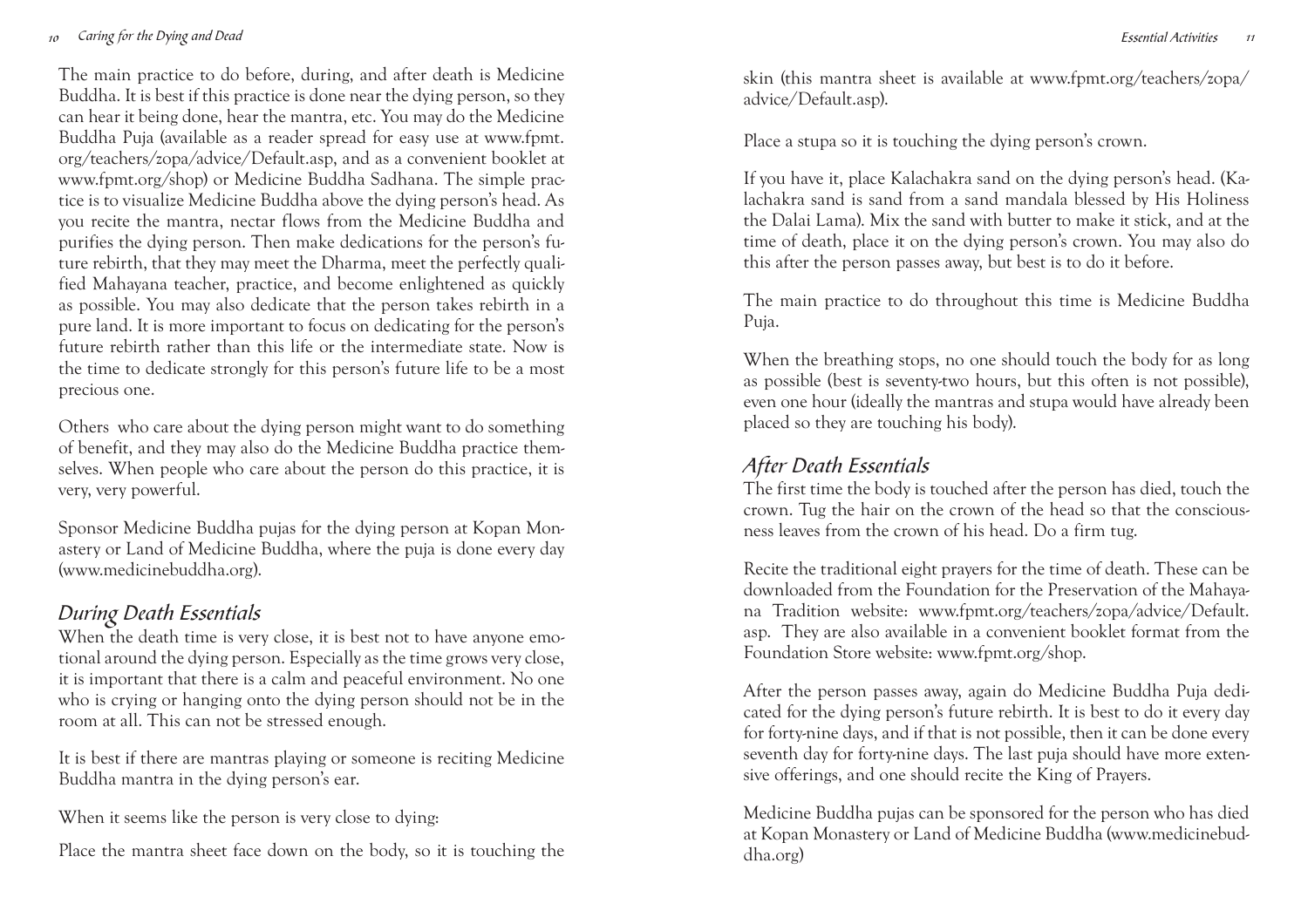## Mantras

The following are mantras mentioned in this book as being beneficial for a dying person to hear:

#### Medicine Buddha Mantra

TAYATA / OM BEKANZAY BEKANZAY MAHA BEKANZAY /RADZA SAMUDGATAY SVAHA

#### Namgyälma Mantra

#### Long Mantra

OM NAMO BHAGAVATE / SARVA TRAILOKYA PRATIVISHISHTA-YA / BUDDHAYA TE NAMA / TADYATHA / OM BHRUM BHRUM BHRUM SHODHAYA SHODHAYA / VISHODHAYA VISHODHAYA / ASAMA SAMANTA / AVABHA SPHARANA GATI / GAGANA SV-ABHAVA VISHUDDHE / ABHIKSHINCHANTU MAM / SARVA TATHAGATA / SUGATA VARA VACHANA AMRITA ABHISHEKERA / MAHAMUDRA MANTRA PADAIH / AHARA AHARA / MAMA AYUS SANDHARANI / SHODHAYA SHODHAYA / VISHODHAYA VISHOD-HAYA / GAGANA SVABHAVA VISHUDDHE / USHNISHA VIJAYA PARISHUDDHE / SAHASRA RASMI SANCHODITE / SARVA TATHAGATA AVALOKINI / SHAT PARAMITA PARIPURANI / SARVA TATHAGATA MATE / DASHA BHUMI PRATISHTHITE / SARVA TATHAGATA HRIDAYA / ADHISHTHANA ADHISHTHITE / MUDRE MUDRE MAHAMUDRE / VAJRA KAYA SAMHATANA PARI-SHUDDHE / SARVA KARMA AVARANA VISHUDDHE / PRATINI-VARTAYA MAMA AYUR / VISHUDDHE SARVA TATHAGATA SA-MAYA ADHISHTHANA ADHISHTHITE / OM MUNI MUNI MAHA MUNI / VIMUNI VIMUNI MAHA VIMUNI / MATI MATI MAHA MATI / MAMATI SUMATI / TATHATA / BHUTAKOTI PARISHUD-DHE / VISPHUTA BUDDHI SHUDDHE / HE HE JAYA JAYA / VI-JAYA VIJAYA / SMARA SMARA / SPHARA SPHARA / SPHARAYA SPHARAYA / SARVA BUDDHA ADHISHTHANA ADHISHTHITE /

SHUDDHE SHUDDHE / BUDDHE BUDDHE / VAJRE VAJRE MAHA VAJRE SUVAJRE / VAJRA GARBHE JAYA GARBHE / VIJAYA GARB-HE / VAJRA JVALA GARBHE / VAJRODBHAVE VAJRA SAMBHAVE / VAJRE VAJRINI / VAJRAM BHAVANTU MAMA SHARIRAM / SARVA SATTVANAN CHHA / KAYA PARISHUDDHIR BHAVANTU / ME SADA SARVA GATI PARISHUDDHI SHCHHA / SARVA TATHAGATA SHCHHA / MAM SAMAS VASAYANTU / BUDDHYA BUDDHYA / SID-DHYA SIDDHYA / BODHAYA BODHAYA VIBODHAYA VIBODHAYA / MOCHAYA MOCHAYA / VIMOCHAYA VIMOCHAYA / SHODHAYA SHODHAYA VISHODHAYA VISHODHAYA / SAMANTENA MOCHAYA MOCHAYA / SAMANTA RASMI PARISHUDDHE / SARVA TATHAGATA HRIDAYA / ADHISHTHANA ADHISHTHITE / MUDRE MUDRE MAHA MUDRE / MAHA MUDRA MANTRA PADAIH SVAHA

#### Short Mantra

OM BHRUM SVAHA / OM AMRITA AYUR DADE SVAHA

#### Compassion Buddha Mantra (Chenrezig)

OM MANI PÄDME HUM

#### Zung of the Exalted Completely Pure Stainless Light

NAMA NAWA NAWA TEENAN TATHAAGATA GANGA NAM DIVA LUKAA NAN / KOTINI YUTA SHATA SAHA SRAA NAN / OM VO-VORI / TSARI NI\* TSARI / MORI GOLI TSALA WAARI SVAHA *(a few times)*

*\*indicates a high tone*

#### Mantra Taught by Buddha Droden Gylawa Chhö

OM HRI YA DHE SARVA TATHAAGATA HRIDAYA GARBHE / ZOLA DHARMA DHATU GARBHE / SANGHA HARANA AYU SANGHSHO-DAYA / PAPAM SARVA TATHAAGATA SAMENDRA AUSHNI KHA VI-MALE BISHUDHE SVAHA *(a few times)*

*For teachings on death and dying according to the Tibetan Buddhist tradition, please see* Heart Advice for the Dying*, by Lama Zopa Rinpoche. For extensive practices to be done at the time of a person's death, please see* Advice and Practices for Death and Dying*. Lama Zopa Rnipoche has also designed a special* Card for a Dying Person *to put near the bed of one who is dying. All these materials are available from the Foundation Store, www.fpmt.org/shop.*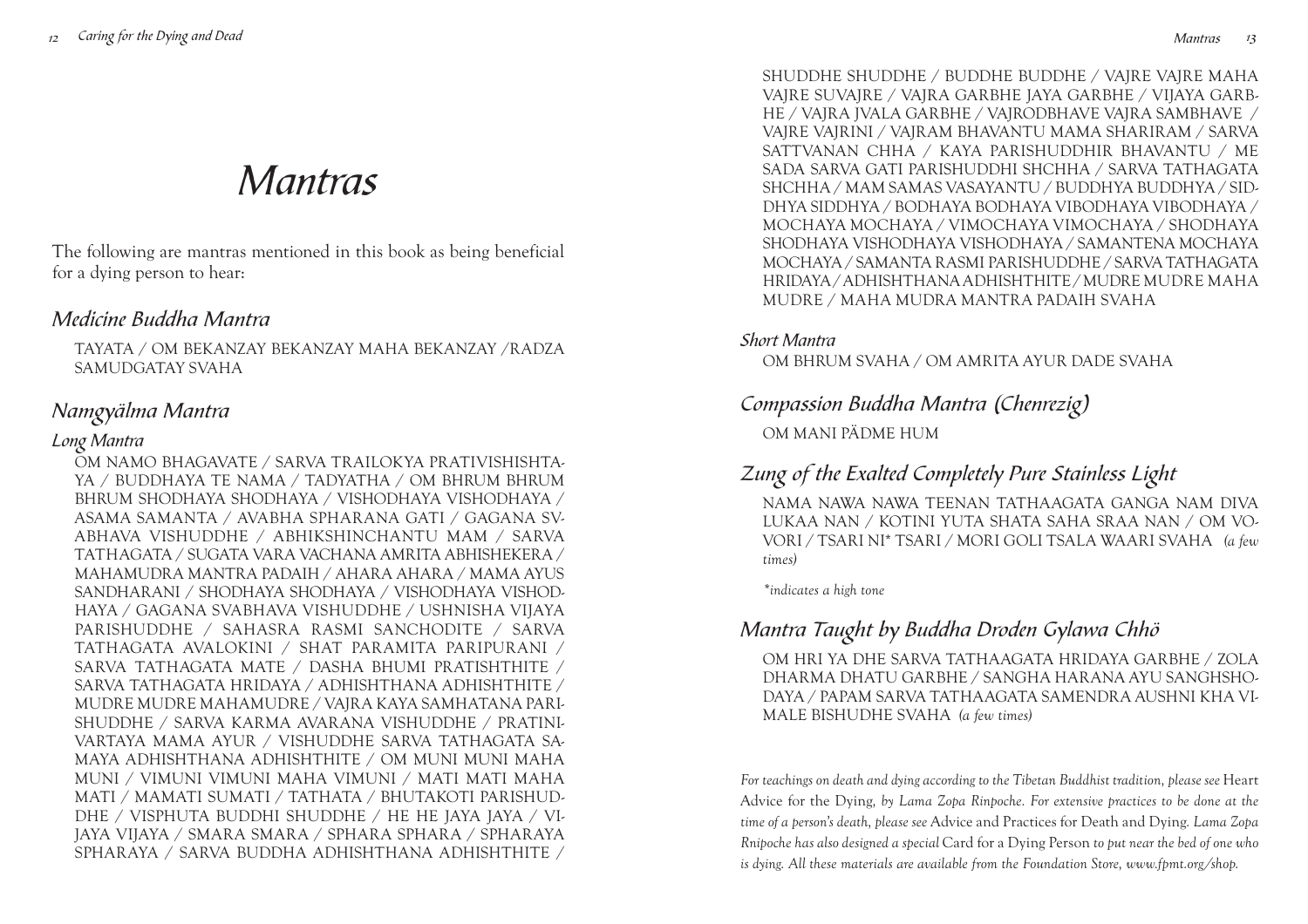Foundation for the Preservation of the Mahayana Tradition



Our organization is based on the Buddhist tradition of Lama Tsongkhapa of Tibet, as taught by our founder, Lama Thubten Yeshe, and spiritual director, Lama Zopa Rinpoche.

> FPMT International Office1632 SE 11th AvenuePortland OR 97214 (503) 808-1588 www.fpmt.org

## FPMT Education Department



The aim of the Education Department at FPMT International Office is to serve the needs of Dharma centers and individuals in the area of Tibetan Buddhist educational and spiritual materials. This includes prayers and practice texts, retreat sadhanas and other practice materials, a variety of study texts and translations, deity images for meditation, and curricular materials for study programs in FPMT Dharma centers.

One of our principal objectives is to serve as a repository for a wide variety of practice texts primarily within the Gelug tradition, especially those authored or translated by Lama Zopa Rinpoche and Lama Thubten Yeshe. We work in close collaboration with the Lama Yeshe Wisdom Archive, Boston, Massachusetts, which serves as a repository for the commentaries and transcripts of teachings by Lama Zopa Rinpoche and Lama Yeshe.

If we can be of service to you in any way, please contact us at:

Education Department FPMT International Office1632 SE 11th AvenuePortland OR 97214 (503) 808-1588 education@fpmt.org www.fpmt.org